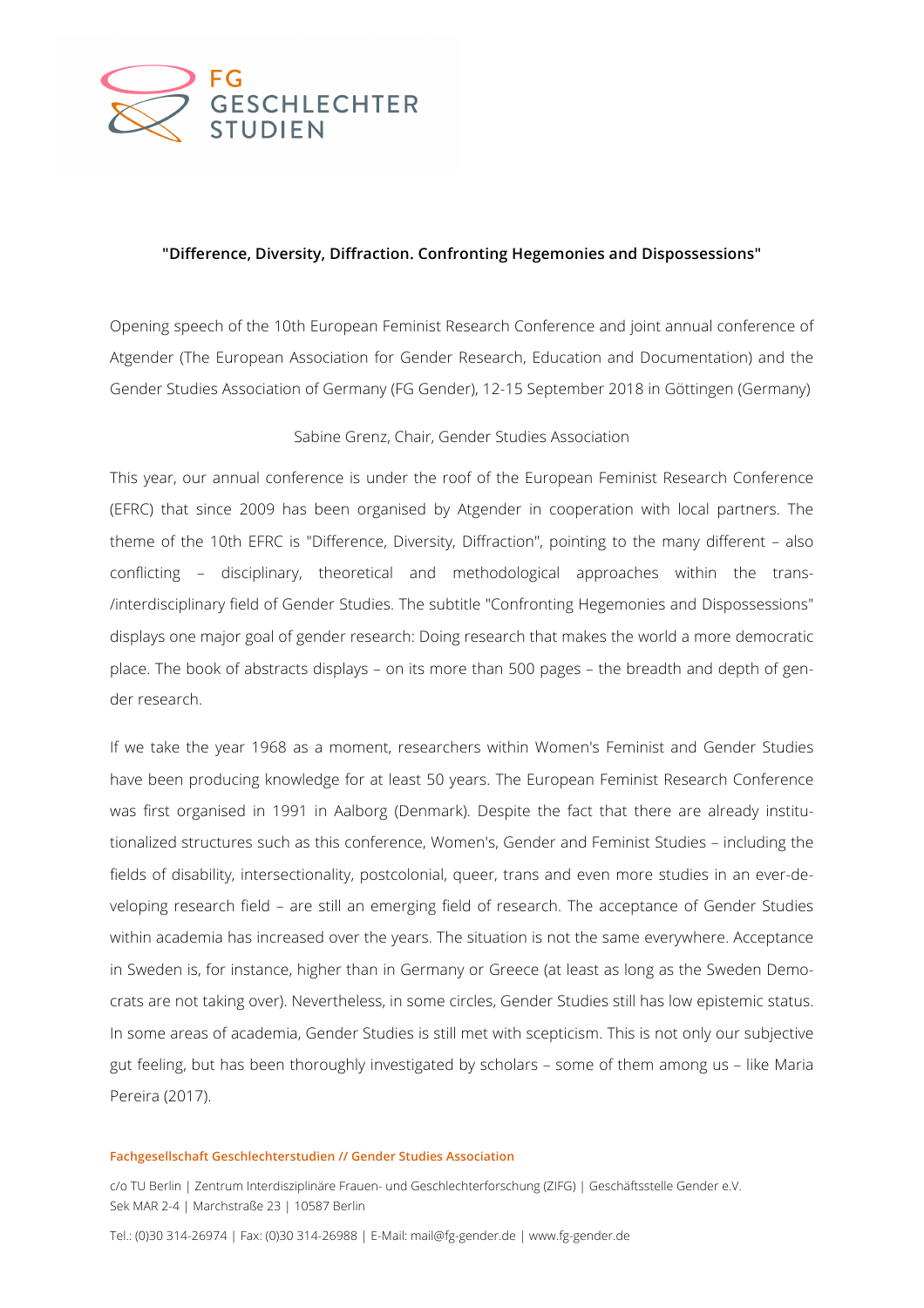If we look into the history of other academic research areas, we can see scepticism at their beginning as well. I just want to give one example: mechanical engineering. Around the turn of the 20th century, mechanical engineering – now one of the 'hard' sciences – was still struggling for acceptance. As we learned from Tanja Paulitz (2010), engineers were faced with the assumption that their work was only technical and not academic at all. Hence, their place within academia was also questioned once, though for different reasons. Where they were perceived as being 'technical', Gender Studies is sometimes seen as 'political'. Recently, this analogy crossed my mind, and I wondered whether there could be a parallel placing of Gender Studies as one of the really tough sciences in future.

Feminists have conducted intensive research on what 'political' can mean in academic knowledge production. The relationship between power and knowledge is a key research area for gender scholars. What we gained from this research so far is that there is no knowledge production outside this power-knowledge connection and, thus, no knowledge production that is entirely apolitical.

One good example for this is the beginning of history as an academic discipline. As Falko Schnicke (2015) showed us, historians in the 18th and 19th centuries were eager to prove that historians could only be male. Even though, from their perspective, the academic historian needed qualities that had been associated with womanhood – such as emotions and imagination – women were declared incapable of true historical research because they would be overwhelmed by their emotions, whereas men were able to master them. Thus, historians tried to define history as a male science in order to exclude the possibility of women historians. Would anyone nowadays still argue that this move was not politically motivated?

Both history and mechanical engineering developed as androcentric research fields in which women have been marginalised. Women's, Feminist and Gender Studies have positioned themselves as opposed to androcentric attitudes. They have challenged the androcentrism in engineering and history, and all other academic fields, and made it transparent. They also developed alternative knowledge strategies – which Sabine Hark (2005) described as 'dissident participation'.

Not only did some research fields develop as masculine. The research itself has been shaped by a dominant male perspective. In the history of science, feminist researchers not only analysed the 'special anthropology' (Honegger 1991) that was established to limit bourgeois women and exclude them from public. They also found that working class women were confronted with even harsher treatment. To give just one example, investigated by Katja Sabisch (2007): in the 19th century, prostitutes were used for medical experiments on syphilis. Furthermore, anti-racist feminist researchers

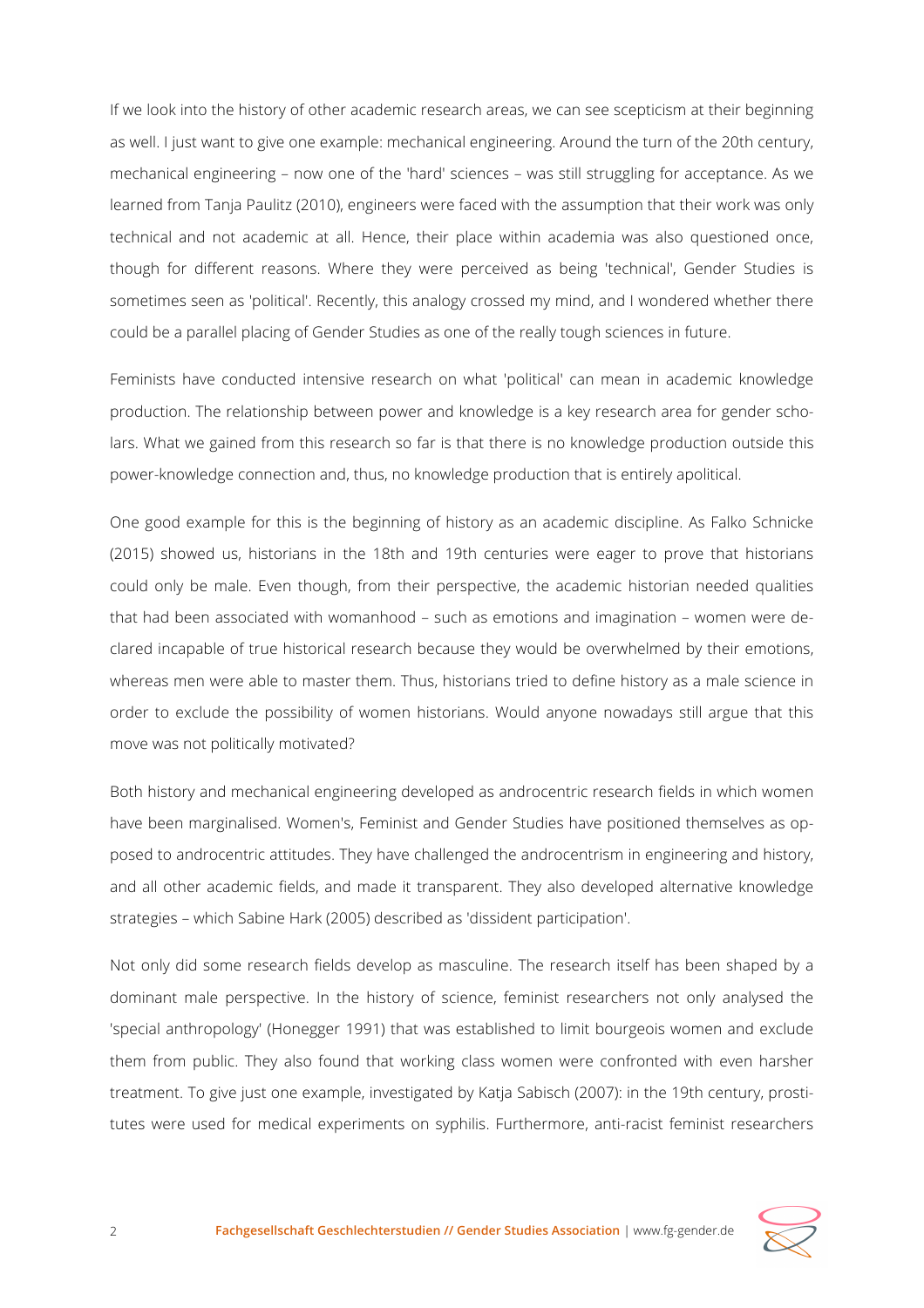investigated racialised knowledge production that sexualised Black women and created a distinction between Black and bourgeois white women. The list of such politicised knowledge production could be continued endlessly, including the pathologisation of trans people and the devaluation of disabled people.

The problem is that these historical developments still resonate in academic knowledge production. Gender Studies scholars have undertaken this historical research, and they also investigate social relations in which exactly this kind of knowledge still plays a role. Knowledge that is prone to support the use of power of some social groups over others and that, hence, is unfit for democratic societies based on equality.

There are more political issues, such as the question of who chooses which research is worthy of funding. (We will discuss this in the first roundtable today.) Other questions include: How are knowledge traditions developed? Who chooses which inventions and discoveries will be remembered? Why are women researchers and other "Others" still being written out of the histories of the sciences as active participants?

In other words: What does it actually mean when someone says Gender Studies is political or too political? I would argue that within democratic societies, the political relevance of any research should be reflected upon. We should want to improve our social world on a global scale with fundamental research in order to enhance the possibilities of participation for everybody.

How can we imagine any social or humanities research as not being of political relevance? These fields either investigate social relations or cultural representations. They analyse how our societies are constructed, reflect critically on the status quo and, thus, necessarily have political relevance. However, there is a difference between being of political relevance and being political in any direct sense or even pursuing a hidden political agenda.

Some of the basic research within Gender Studies has led to technical innovations that are highly valued nowadays, however, most focus on innovations of our perspectives on the social world. They are a driving force in the development of social relations. As such, Gender Studies fundamental or basic research is not per se political but of political relevance.

Where the engineering sciences were confronted with suspicion because of their technicality, Gender Studies is sometimes met with suspicion because of its political relevance. Where mechanical and other engineering fields developed as masculine research areas, Women's, Feminist and Gender

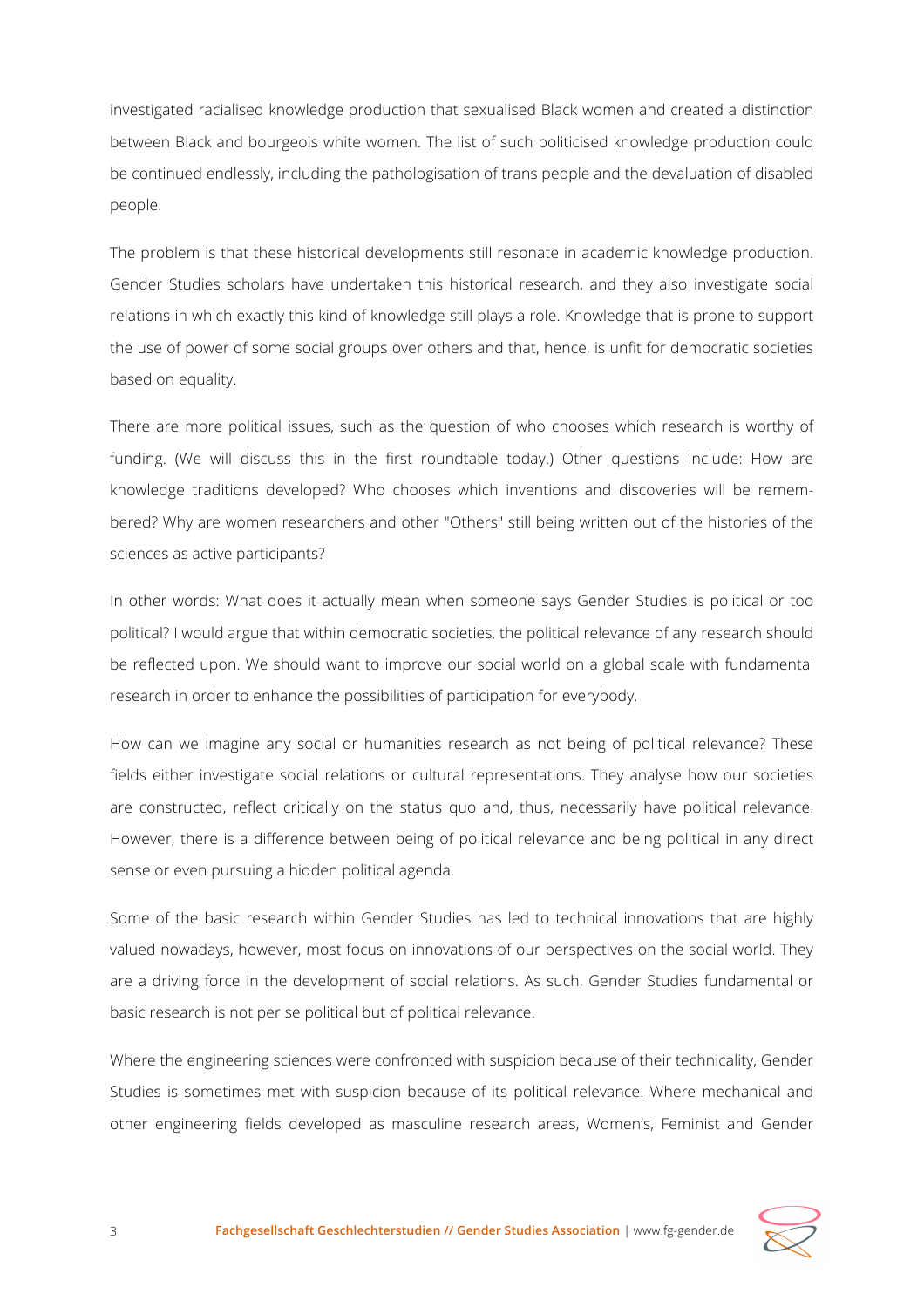Studies made this androcentrism one of their fields of critical reflection. And where mechanical engineering was confronted only with academic scepticism, Gender Studies has recently become the target of political ideologues.

Political and religious ideologues fighting against Gender Studies react to changes brought about not only by the women's and sexual liberation movements but also by economic and technical globalisation and neoliberal changes – as Stefanie Mayer and Birgit Sauer (2017) pointed out. However, one of the reasons Gender Studies is as contested as it is may well be its political relevance. Another reason might be that the term 'gender' has been functioning as an empty signifier for nearly everything people might complain about.

In our call for papers and overall concept, we already included right wing populism and its focus on gender studies: We planned round tables and a keynote who might address the funding situation of Gender Studies as well as such attacks. However, we did not anticipate what happened this summer, when a European government actually announced plans to abolish Gender Studies from their universities.

To come to the end of my speech: I believe that we are experiencing a decisive moment: Will academic scepticism towards Gender Studies finally be overcome as a result of right-wing targeting? Will academics recognise that the targeting of Gender Studies is merely a precedent for a broader interference in academic freedom? Or will they align themselves with right-wing populist targeting of Gender Studies – either by actively pursuing it themselves or just watching it, disinterestedly and passively. The international protest against the Hungarian plans to abolish Gender Studies has given rise to some hope that the first might be the case and that the general level of acceptance of Gender Studies might rise higher than it already has.

There is hope that one day in future we will become as tough a research area as others already are! Another sign for such a development is the fact that this conference is fully funded by the Federal Ministry of Education and Research (BMBF) and the Ministry of Science and Culture of Lower Saxony (MWK). The funding allows us to be more inclusive, make gender research more visible and show that we are debating theories instead of agreeing to one imagined gender ideology, as right-wing populists have been suggesting.

I want to stop here and close with one nota bene: the OpenGenderJournal, a new peer-reviewed open access journal has been developed as the permanent publication site of our annual con-